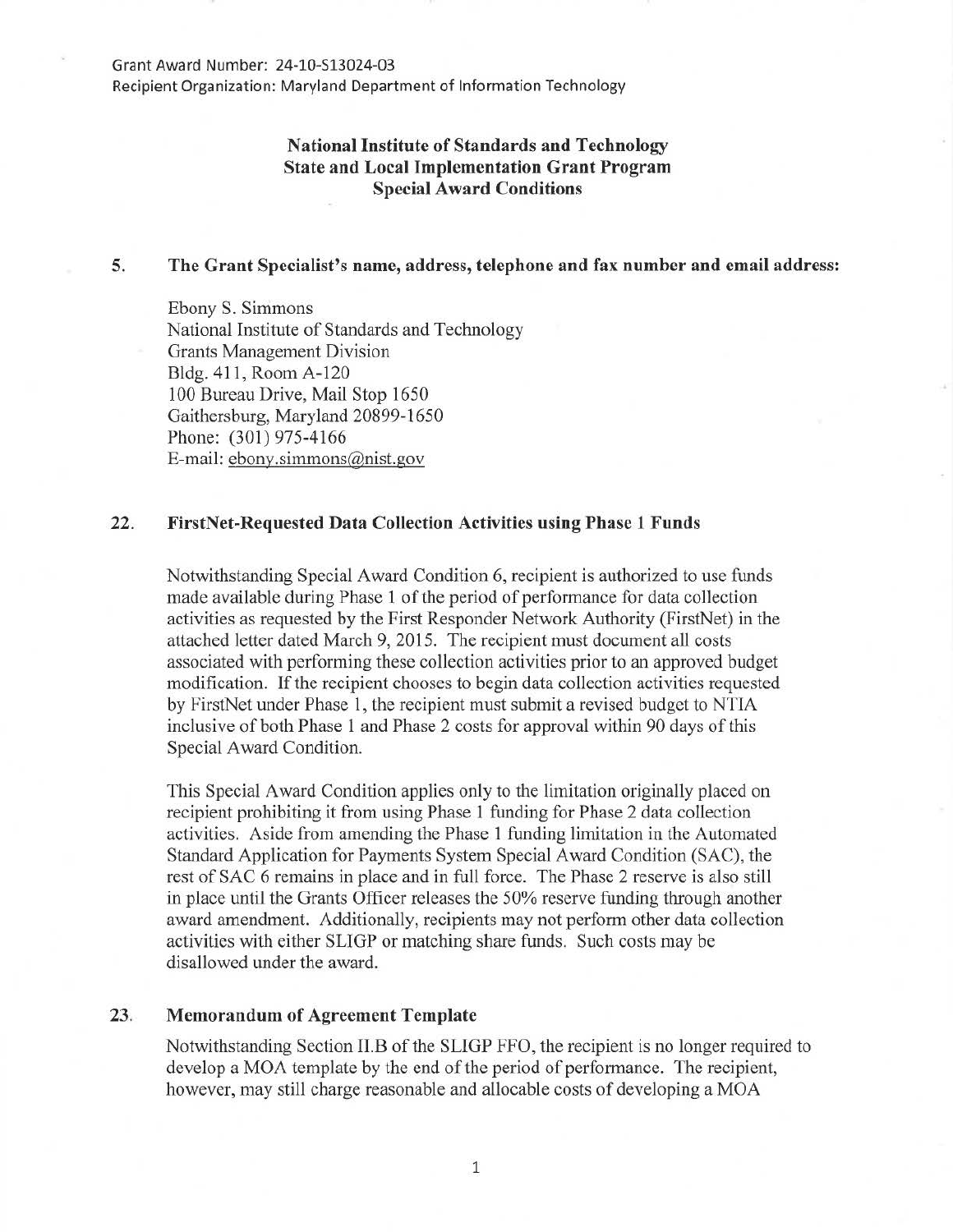### Grant Award Number: 24-10-\$13024-03

Recipient Organization: Maryland Department of Information Technology

template to the award, if the recipient determines that developing a standardized MOA is necessary to the project. If the recipient no longer will develop a MOA template, the recipient should notify NTIA in writing. If a revised budget is necessary to move funds initially budgeted for the MOA template development to another object class category, it may be done at the same time as the revised budget for FirstNet-requested data collection activities is submitted.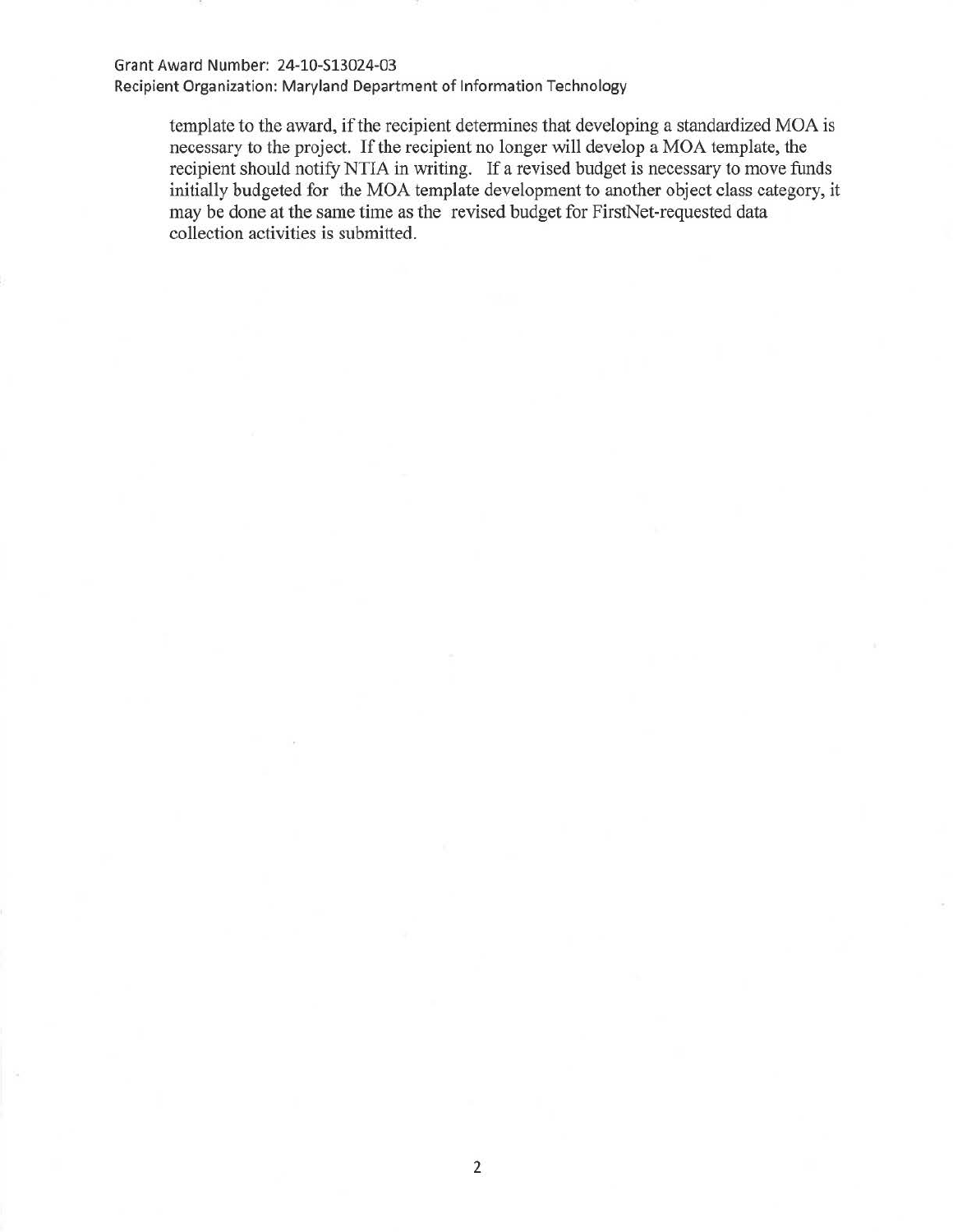

March 9, 2015

The Honorable Lawrence E. Strickling Assistant Secretary for Communications and Information U.S. Department of Commerce 1401 Constitution Avenue, N.W. Washington, D.C. 20230

RE: SLIGP Second Phase- Finalized Data Collection Elements

Dear Assistant Secretary Strickling:

The First Responder Network Authority (FirstNet) has confinned its approach to data collection tor the second phase of the State and Local Implementation Grant Program (SLIGP) following meetings with, and the receipt of input from, the State Single Points of Contact (SPOCs ). Based on the processes and anticipated timing for the development of the Comprehensive Network Solution(s) Request for Proposal and State Plans for building, operating, and deploying the nationwide public safety broadband network, along with the feedback from many SPOCs, FirstNet has concluded that the attached data collection elements are those that would be useful for the second phase of SLIGP and will pursue accordingly.

The attached data elements are intended to maximize the collection of stakeholder inputs for FirstNet's planning process to help shape the Nationwide Public Safety Broadband Network acquisition and ultimately the State Plans that are delivered to each Governor. Jn particular, FirstNct will request data from the States on five general topics:

- I) Coverage- desired coverage areas and deployment phases
- 2) Users and Operational Areas information on potential user base and their operational areas
- 3) Capacity Planning- infonnation on applications and data usage
- 4) Current Providers / Procurement information on current service providers, plans, and potential barriers to adoption
- 5) State Plan Decision- documentation of the process and potential barriers for State Plan decision-making

I thank you for your prompt attention to this matter and, as always, look forward to our ongoing partnership on SLIGP endeavors.

Sincerely TJ Kennedy

Acting Executive Director First Responder Network Authority

 $cc.$ Stephen Fletcher, Associate Administrator for Public Safety National Telecommunications and Information Administration